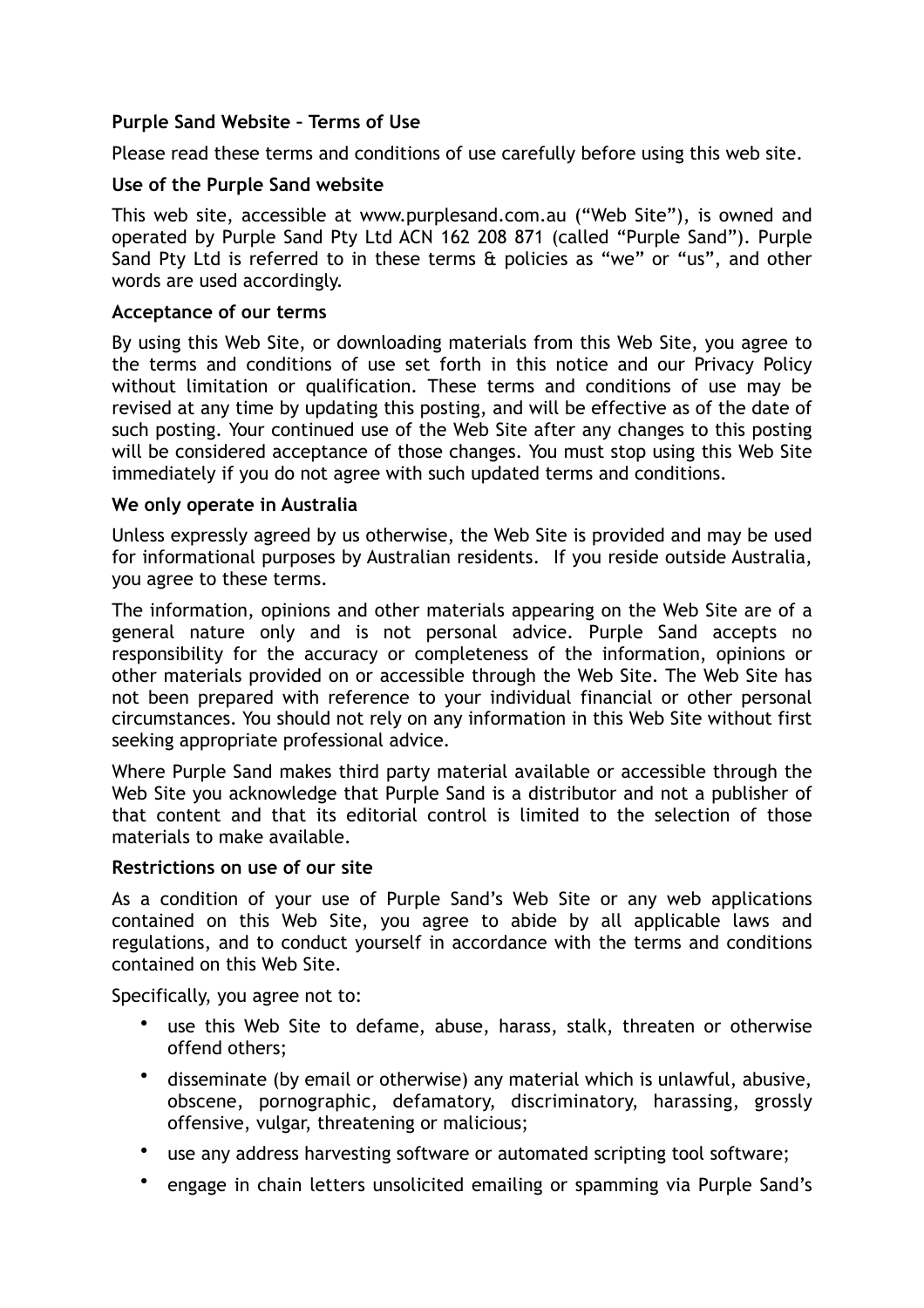tools;

- impersonate any person or entity;
- use (upload, post, e-mail, transmit) Purple Sand's web applications and Web Site materials in ways that you do not have a right to under any applicable law or contract; or
- interrupt or attempt to interrupt the operation of this Web Site in any way.

Except as otherwise expressly permitted by Purple Sand, no materials from this Web Site Purple Sand may be copied, reproduced, republished, uploaded, posted, transmitted, or distributed in any way. You may download material displayed on this Web Site for your use only, provided that you also retain all copyright and other proprietary notices contained in the materials.

You may not distribute, modify, transmit or use the content of this Web Site for public or commercial purposes, including the text, images, audio, and video without Purple Sand's written permission.

# **Disclaimer and Limitation of Liability**

No part of these terms and conditions of use excludes, restricts or modifies any condition or warranty implied into these terms and conditions of use or any liability imposed on Purple Sand by any applicable law (including the Australian Consumer Law contained in the Competition and Consumer Act 2010 (Cth)) if to do so would contravene such law or make any part of these terms and conditions of use void.

## **Limitations**

To the extent permitted by law, all conditions, warranties and other terms implied by statute, custom or the common law are excluded from these terms and conditions of use. If any statute implies terms into these terms and conditions of use which cannot be lawfully excluded, then those terms and conditions will apply and, to the extent permitted by law, the liability of Purple Sand for the breach of any such term will be limited to the minimum remedy provided for in such terms and conditions.

The liability of Purple Sand (whether that liability arises under contract, tort (including negligence) or statute) is limited to the amount paid by you, if any, for accessing this Web Site.

In no circumstances will Purple Sand, its people or any party involved in creating, producing, or delivering this Web Site be liable to you or to any entity for any loss or damage, however caused (including negligence), which may be directly or indirectly suffered in connection with the use of, or the inability to use, the content, materials and functions on this Web Site or any linked Web Site, even if Purple Sand or a Purple Sand authorised representative has been expressly advised of the possibility of such damage.

Purple Sand excludes liability (whether that liability arises under contract, tort (including negligence) or statute) for any incidental, consequential, special, or punitive damage (including, without limitation, any loss of profits, loss of opportunity, loss of revenue, loss of anticipated savings, business interruption, loss of information or programs or other data on your information handling system)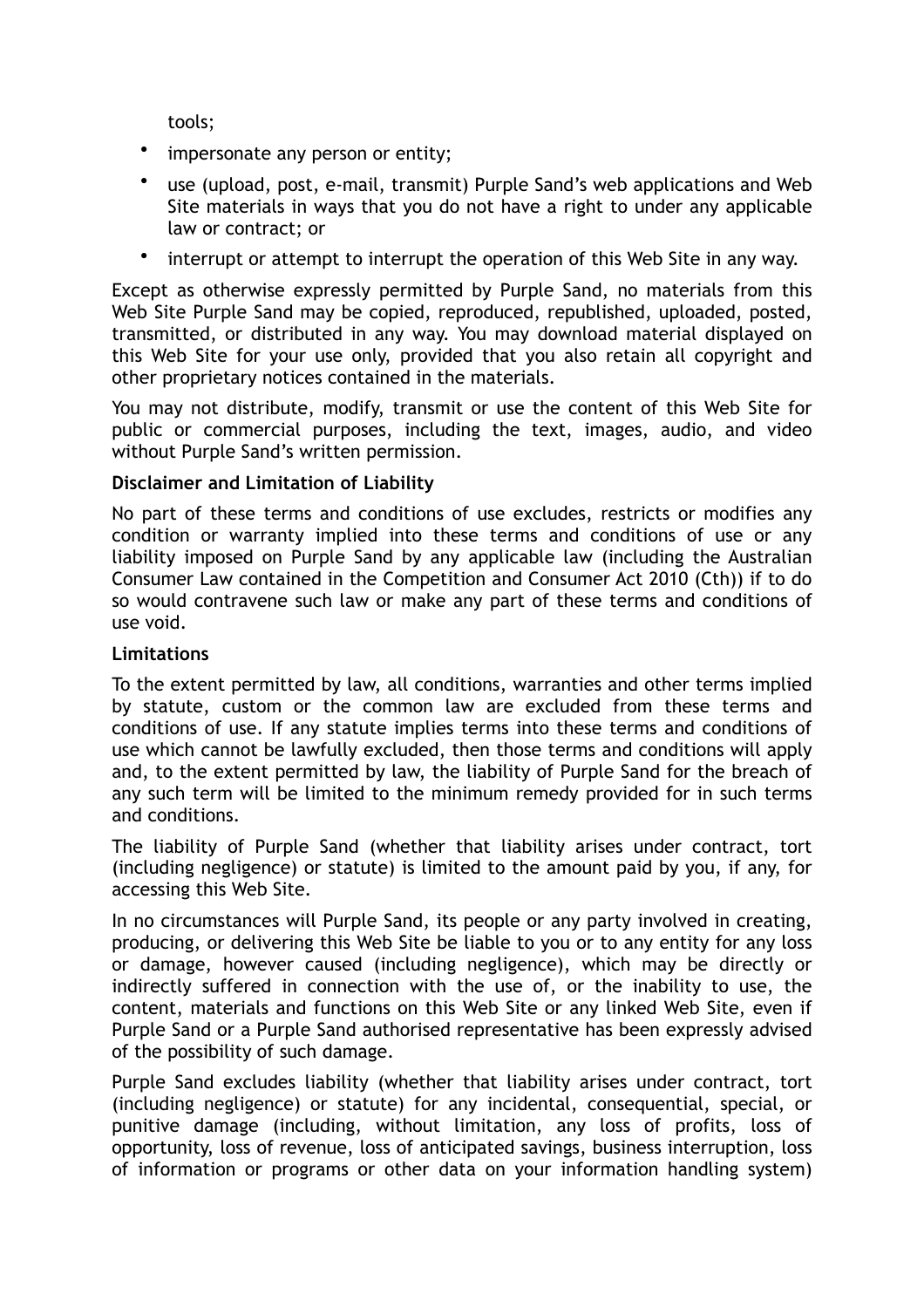resulting from the use of, or the inability to use, the content, materials and functions on this Web Site or any linked Web Site, even if Purple Sand or a Purple Sand authorised representative has been expressly advised of the possibility of such damage.

#### **Damage or viruses**

Purple Sand will not be liable for any damage to, or viruses that may infect, your computer equipment or other property as a result of access to, use of, or browsing this Web Site or your downloading of any data, text, images, video, or audio material from this Web Site.

#### **Errors or defects on our site**

Purple Sand does not warrant that the functions contained in the Web Site materials will be uninterrupted or error-free, that defects will be corrected, or that this Web Site or the server that makes it available are free of viruses or other harmful components. Purple Sand does not warrant the reliability of any advice, opinion, statement or other information displayed on this Web Site. Purple Sand neither warrants nor represents that your use of materials displayed on this Web Site will not infringe any rights of third parties not owned by or affiliated with Purple Sand.

## **Links to third party websites**

Our Web Site may link to other web sites that are not maintained by Purple Sand. Purple Sand is not responsible for the content of those web sites. If you use these web sites, you will leave this Web Site. If you do decide to visit any linked web site, you do so at your own risk. The inclusion of any link to such web sites does not imply approval or endorsement by Purple Sand of such web sites or the content thereof.

## **Trade mark & Copyright**

Purple Sand has registered trade mark registrations 2108770 and 2107304 for the trade mark Purple Sand & logo. Nothing on this Web Site grants any permission or right to use any trade mark displayed on this Web Site without the written permission from Purple Sand. Unauthorised use of our trade marks is strictly prohibited. All copyright in the material shown on our website is protected.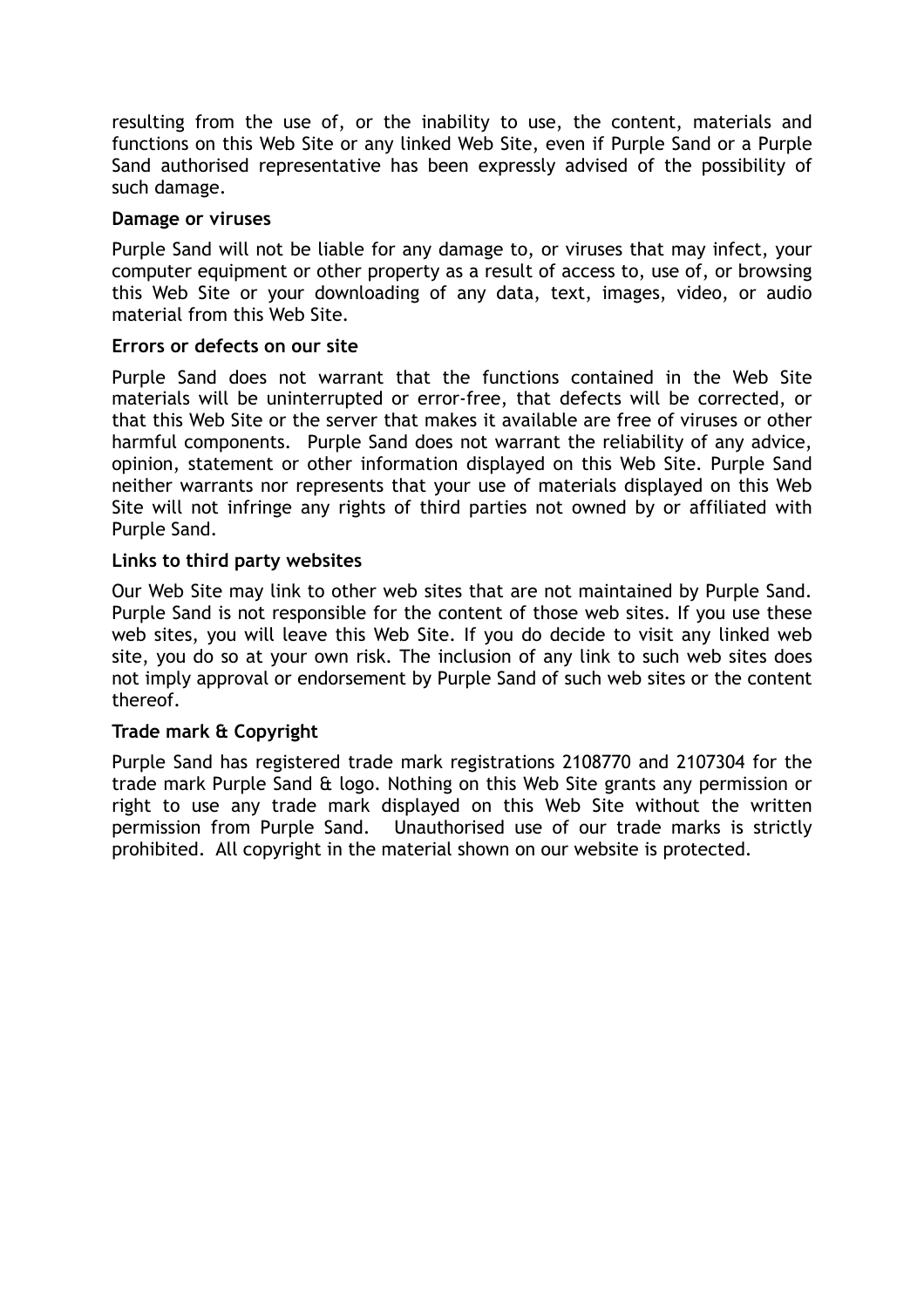## **WHO IS PURPLE SAND?**

Purple Sand is the investment manager of the Purple Sand Development Trust. Purple Sand Pty Ltd ACN 162 208 871 is an authorised representative (AR No. 1284314) of Capital and Treasury Solutions Pty Ltd, AFSL 429066.

# **Purple Sand Privacy Policy**

Purple Sand Pty Ltd ACN 162 208 871 and its affiliates (collectively known as "Purple Sand" and also referred to in this Policy as "us," "we" and "our") seeks to provide the best possible service to its customers by providing the best possible range of financial products and services.

We understand how important it is to protect your personal information. This document sets out our Privacy Policy commitment in respect of personal information that you may provide to us.

We recognise that any personal information we collect about you will only be used for the purposes indicated in our policy, where we have your consent to do so, or as otherwise required or authorised by law. It is important to us that you are confident that any personal information we collect from you or that is received by us will be treated with appropriate respect ensuring protection of your personal information.

Our commitment in respect of personal information is to abide by the Privacy Act 1988 (Cth) as amended (including the Australian Privacy Principles) (Privacy Act) and any other relevant law.

#### **PERSONAL INFORMATION**

When we refer to personal information we mean information or an opinion about you, from which you are, or may reasonably be, identified. This information may include (but is not limited to) your name, date of birth, driver's licence number, marital status, phone number, email address, address, nationality, employment history, income, assets and liabilities.

We rarely collect other sensitive information about you (such as information about your religion, trade union membership, political opinion, sexual preference or criminal record). We will only collect sensitive information about you with your consent.

## **WHY WE COLLECT YOUR PERSONAL INFORMATION**

We collect and receive personal information about you in order to conduct our business, including assessing and obtaining approval for Purple Sand's role as the investment manager and other activities which it undertakes in discharging this role. From time to time we may offer other products and services.

## **HOW DO WE COLLECT YOUR PERSONAL INFORMATION?**

Personal information may be collected by us in a number of circumstances, including when an individual:

- makes an enquiry with us via email or telephone;
- lodges an enquiry or requests a quote through our website;
- applies to invest in a product offered by us;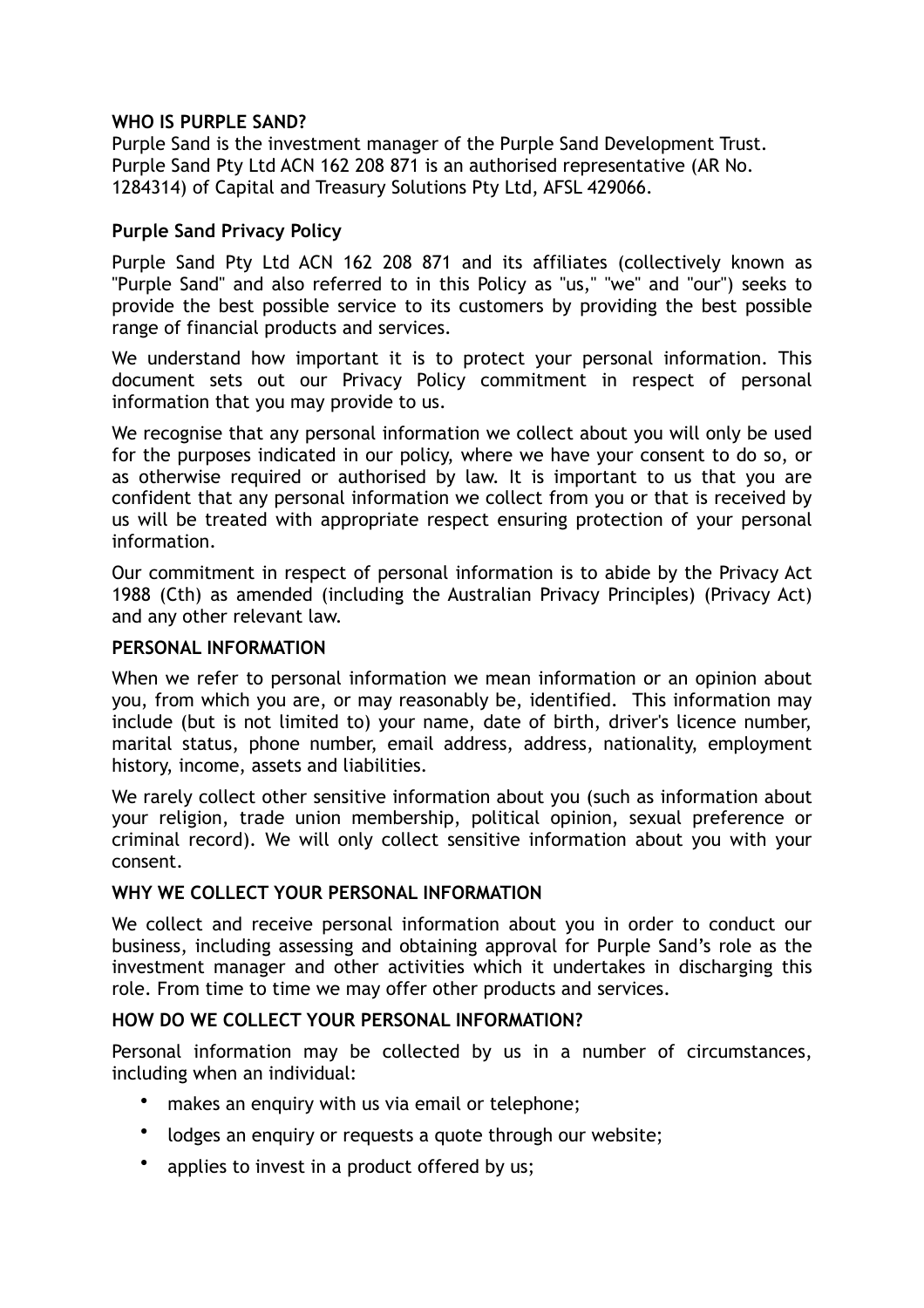- attends an event hosted by us; or
- applies to work with us.

Where reasonable and practical, we will collect your personal information only directly from you. However, we will also collect information about you from third parties such as from our contractors who supply services to us, through our referrers (such as financial advisers), from a publicly maintained record or from other individuals or companies as authorised by you.

If you do not provide the information requested by us, we may not be able to provide you with our services. If you provide personal information to us about someone else, you must ensure that you are entitled to disclose that information to us and that, without us taking any further steps required by privacy laws, we may collect, use and disclose such information for the purposes described in this Privacy Policy. The individual must also provide the consents set out in this Privacy Policy in respect of how we will deal with their personal information.

# **HOW DO WE USE YOUR PERSONAL INFORMATION?**

We use your personal information for the purpose for which it has been provided, for reasonably related secondary purposes, any other purpose you have consented to and any other purpose permitted under the Privacy Act. This may include using your personal information for the following purposes:

- to provide you with the products or services you requested;
- to verify your identity;
- to assess, process and manage your application to be a customer, including to verify your details and assess our risk;
- to assess, process and manage your application to work with us; or
- for complaints handling or data analytics purposes.

# **TO WHOM WILL WE DISCLOSE YOUR PERSONAL INFORMATION?**

To enable us to maintain a successful business relationship with you, we may disclose your personal information to:

- organisations that provide products or services used or marketed by us, including intermediaries (such custodians and trustee companies, and administrative services providers;
- your employer/s or referees, your professional advisors, your bank and any other organisation that may have or is considering having an interest in your investment, or in our business;
- companies and contractors who we retain to provide services for us, such as IT contractors, call centres, stationery printing houses, mail houses, storage facilities, risk and compliance providers, lawyers, accountants and auditors, who will need to have access to your personal information to provide those services;
- people considering acquiring an interest in our business or assets; and
- other individuals or companies authorised by you.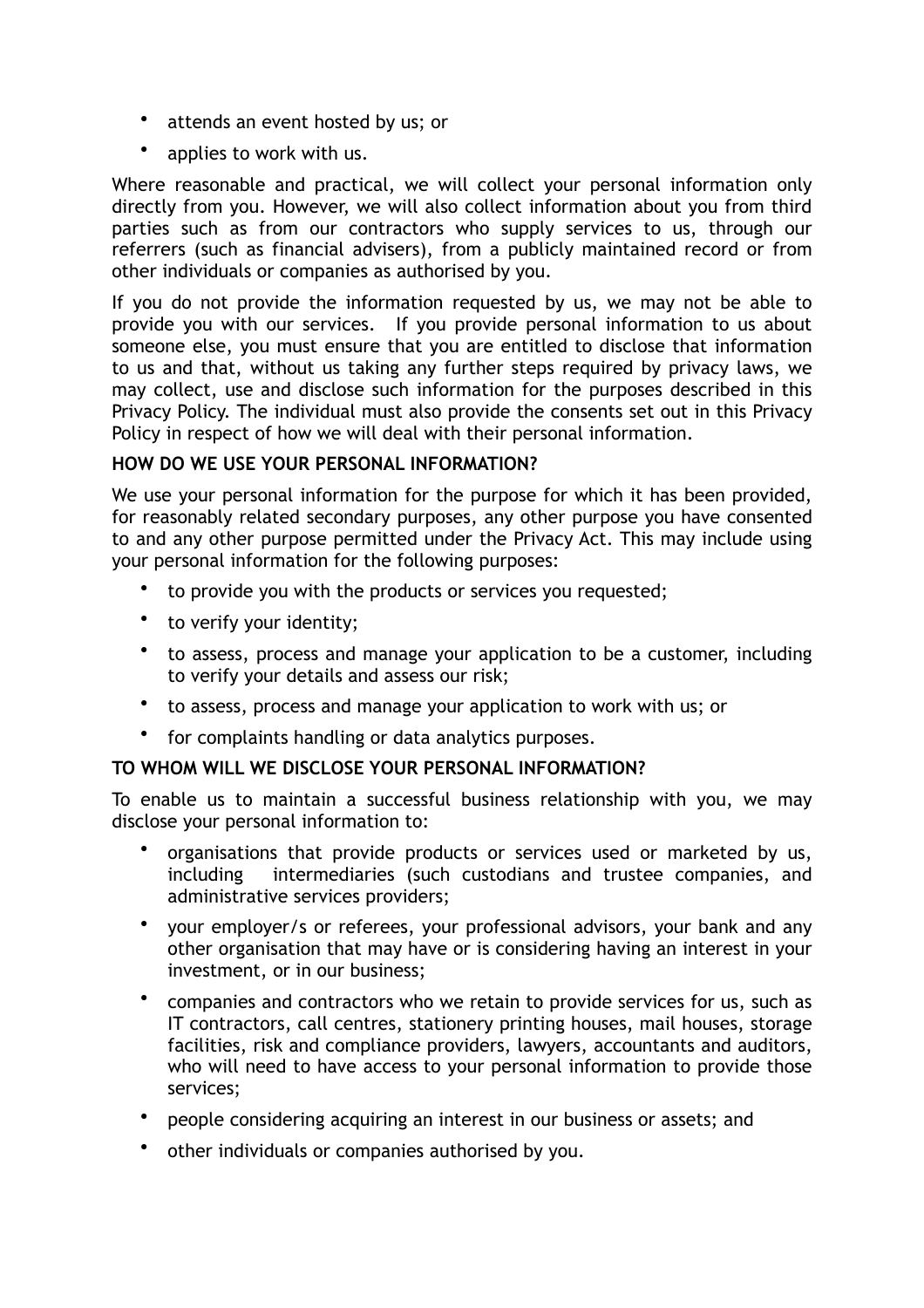By providing us with your personal information, you consent to us disclosing your information to such entities without obtaining your consent on a case by case basis.

Sometimes we are required or authorised by law to disclose your personal information. Circumstances in which we may disclose your personal information would be to a Court, Tribunal or law enforcement agency in response to a request or in response to a subpoena or to the Australian Taxation Office.

# **DIRECT MARKETING**

From time to time we may use your personal information to provide you with current information about our products, special offers you may find of interest, changes to our organisation, or new products or services being offered by us or any company we are associated with. By providing us with your personal information, you consent to us using your information to contact you on an ongoing basis for this purpose. If you do not wish to receive marketing information, you may at any time decline to receive such information by contacting our Privacy Contacts using the contact details below.

## **UPDATING YOUR PERSONAL INFORMATION**

During the course of our relationship with you we will ask you to inform us if any of your personal information has changed. If you consider that any information we hold about you is incorrect, you should contact us to have it updated. We will generally rely on you to assist us in informing us if the information we hold about you is inaccurate or incomplete.

## **ACCESS TO YOUR PERSONAL INFORMATION**

We will provide you with access to the personal information we hold about you, subject to limited exceptions in the Privacy Act as outlined below. You may request access to any of the personal information we hold about you, at any time.

To access personal information that we hold about you, use the contact details specified below. We may charge a fee for our reasonable costs in retrieving and supplying the information to you.

## **DENIED ACCESS TO PERSONAL INFORMATION**

There may be situations where we are not required to provide you with access to your personal information. For example, such a situation would be information relating to an existing or anticipated legal proceeding with you, or if your request is vexatious.

An explanation will be provided to you if we deny you access to your personal information we hold.

## **BUSINESS WITHOUT IDENTIFYING YOU**

In most circumstances it will be necessary for us to identify you in order to successfully do business with you, however, where it is lawful and practicable to do so, we will offer you the opportunity of doing business with us without providing us with personal information.

## **HOW SAFE AND SECURE IS YOUR PERSONAL INFORMATION THAT WE HOLD?**